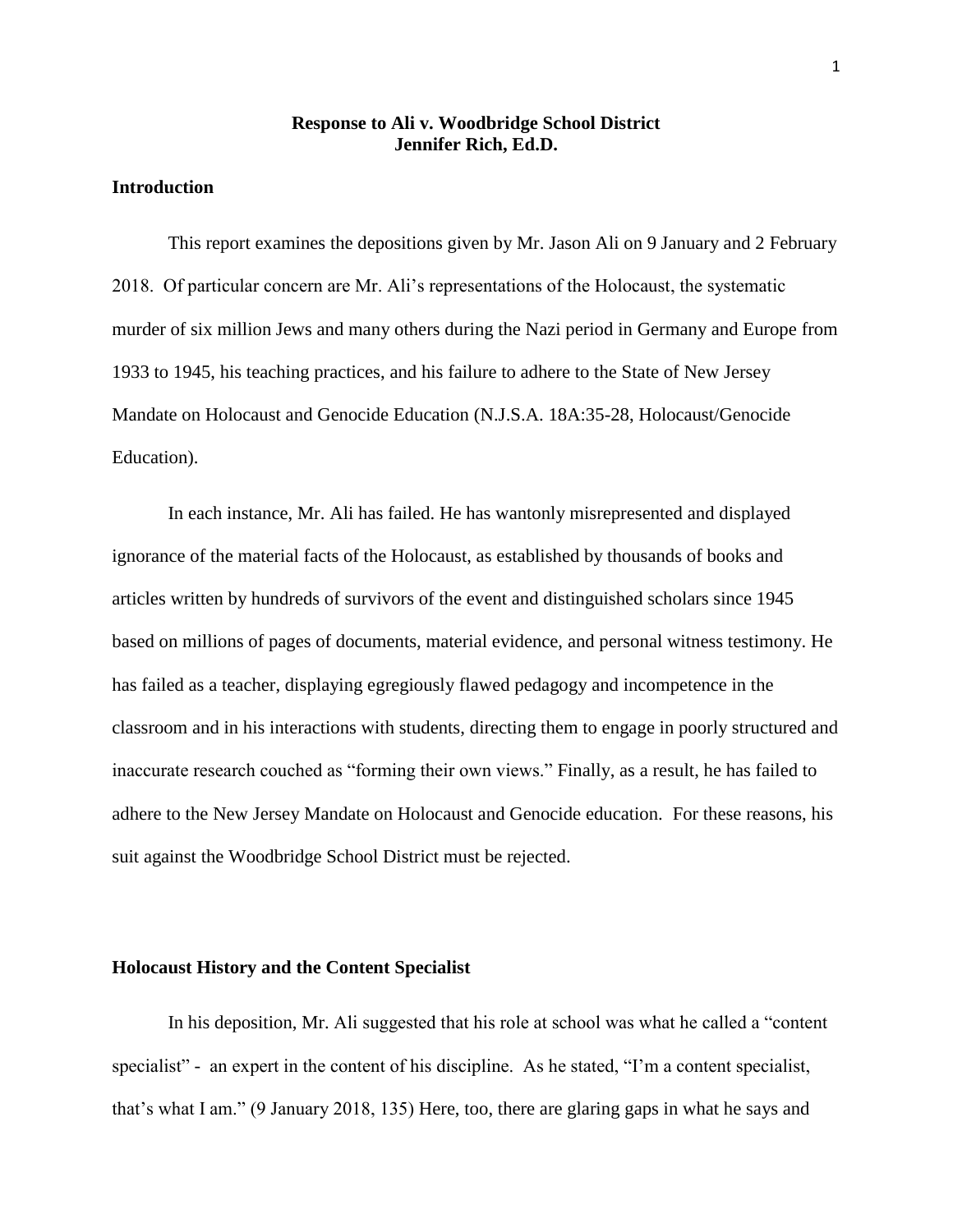what he does. Numerous errors of fact, a lack of knowledge about the Second World War and the Holocaust, and inability and unwillingness to distinguish between trustworthy and untrustworthy primary and secondary sources raise serious questions about Mr Ali's claim to content expertise.

General knowledge of the Second World War eludes Mr. Ali at several points. For example, he failed to recall basic facts such as the name of General Erwin Rommel, one of the most prominent German generals of the war (9 January 2018, 122). He could not discuss fully Elie Wiesel's classic book *Night*, perhaps the best-known account of the Holocaust by Auschwitz Survivor Elie Wiesel, saying, "It's a memoire by Elie Wiesel, I guess accounting his time during the Holocaust." (9 January 2018, 123). He went on to admit, "I really don't know much about Elie Wiesel." (9 January 2018, 128) Moreover, when asked why *Night* was being taught in classes he said, "I have no idea." (9 January 2018, 129). Elie Wiesel is, perhaps, the most wellknown Holocaust survivor and activist. It is unbelievable for someone who calls himself a content expert not to know Wiesel's work.

Additional mistakes abound in Mr. Ali's testimony. Mr. Ali conflated and confused several episodes and historical figures in his discussion of the Transfer Agreement (2 February 2018, 87) between Nazi Germany and German Jewish Zionists in 1933, which he noted was signed by Balfour, presumably British statesman Arthur Balfour, who had died in 1930. He also admitted to not knowing what the Einsatzgruppen were. These German units, charged with killing Jews in the early stages of the Holocaust in Eastern Europe, were a key component of the so-called "Holocaust by bullets." (2 February 2018, 92-93) Mr. Ali also contends that 'a lot of the evidence" at the post-war Nuremburg trials "was obtained through torture," a wildly inflated claim. Mr. Ali was also confused about the factual identity of Oskar Schindler, who was a real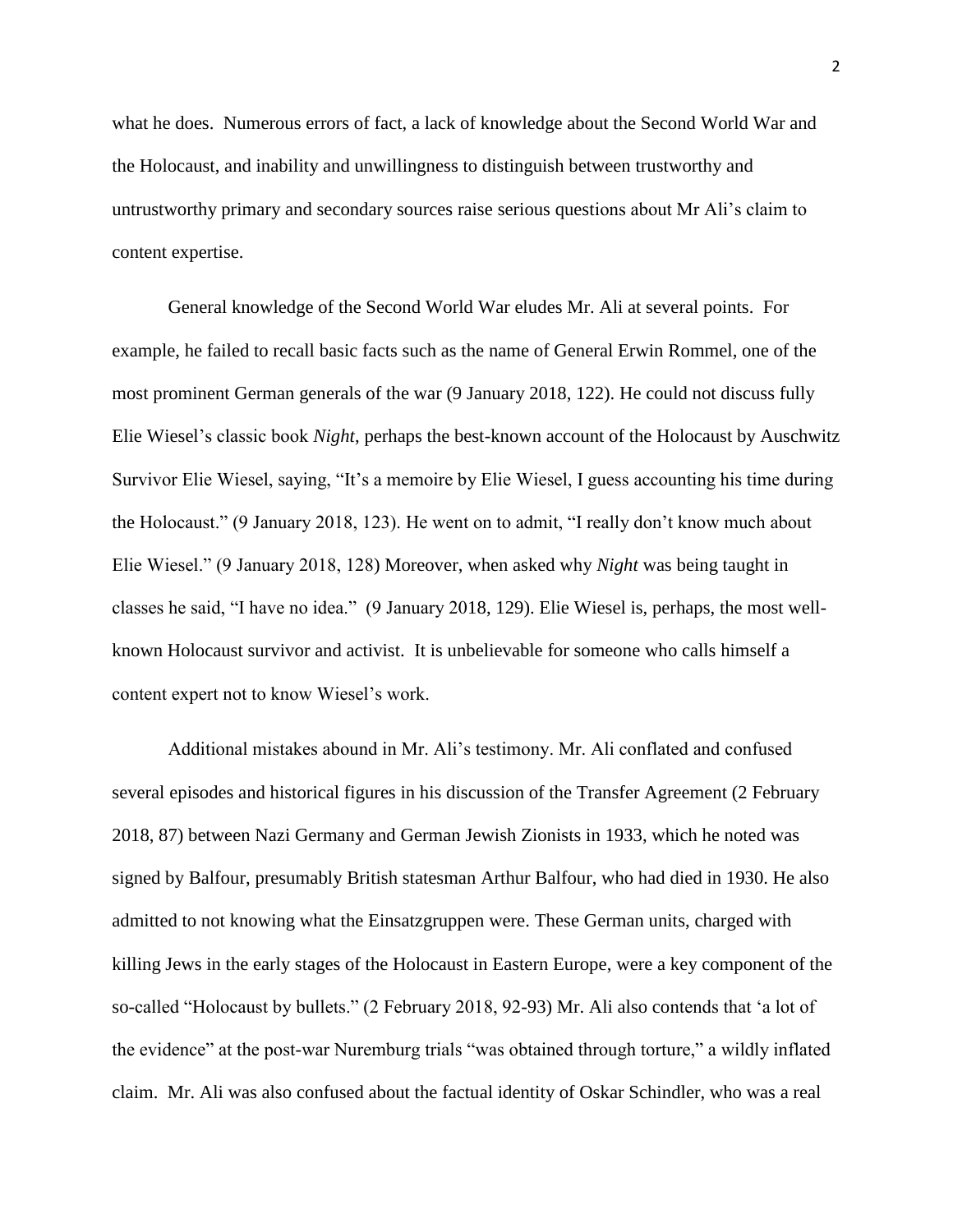figure who served as the basis for the noted film *Schindler's List*, which Mr. Ali stated, "I've never watched, nor would I." (9 January 2018, 125). Although Mr. Ali notes that, "I'm the content specialist," his grasp of people, events, and interpretations related to the Second World War, the Holocaust, and its portrayal are suspect. These giant gaps in basic factual knowledge are counter-balanced by a worrisome awareness of arcane, conspiracy-related details, a classic case of losing the forest for the trees in historical terms.

Other gaps in Mr. Ali's understanding and application of content knowledge emerged in his depositions. WBOE608-609 indicate significant student lack of understanding, or poor teaching, including definitions of Benito Mussolini as "the best Italian Prime Minister" and a claim that Adolf Hitler "is looked at as a bad guy but in reality brought Germany out of its great depression," although Mr. Ali denied teaching those definitions (2 February 2018, 75 and 76). In relation to Hitler, Mr. Ali refused to acknowledge that Hitler was "a bad guy," calling that claim a "subjective" point of view. (2 February 2018, 76). He stated that he directed the class to view testimonials on the website of the USC Shoah Foundation, a well-regarded repository of extensive Holocaust Survivor testimony. Yet, these testimonies make no appearance in the work of his students, who instead seem to be taken with conspiracy theories and dubious documentaries. Not a single paper reflected any investigation of the detailed recollections and personal stories of those who witnessed the horrific events of the Holocaust. As Mr. Ali himself notes, the Shoah Foundation holds 50,000 testimonies. Why, one must ask, was he not directing his students to this rich vein of primary source documentation, and instead championing the use of highly tendentious documentaries lauding Hitler as the misunderstood savior of Germany?

Mr Ali denied that he taught that that Hitler was a "good guy," going on to explain "No, I don't teach things like that. That's purely subjective. I'm a history teacher, I teach facts. Your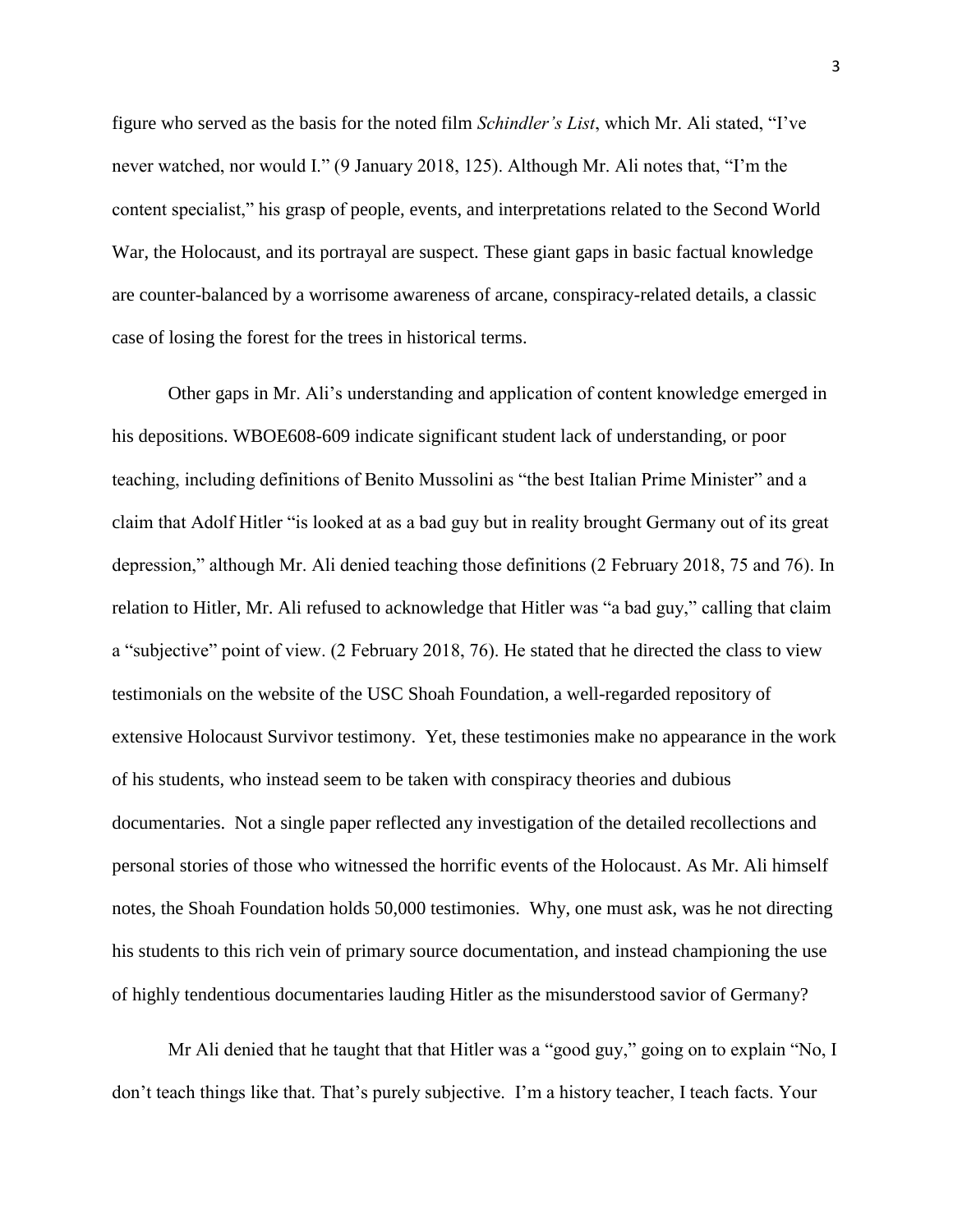opinion, your interpretation of those facts, that's for the kids to decide. My thing is to lead you to the proper facts." (9 January 2018, 201) Although on the face of it this may seem reasonable, Mr. Ali utterly failed to do this. Adolf Hitler was certainly not "good," by any measure or definition of the term. It is not a matter of subjective evaluation or interpretation. It is not a matter of opinion that Adolf Hitler was directly and indirectly responsible for the deaths of six million Jews and over twenty million people overall in Europe. Leaving this "for the kids to decide" is a massive abrogation of a teacher's responsibilities, especially when this includes allowing, even encouraging, student to view video materials that are factually incorrect and interpretively flawed.

Further, Mr. Ali seems to have siloed himself off from the work of his colleague in English. It is commonplace for units on the Holocaust to be partner-taught between History and English. Often, in schools where this is feasible, there is a sociology or psychology component, as well. The idea that genocide is not interdisciplinary is simply not best practice. There are historical facts, of course, and there are also the psychological components of genocide, the ways in which survivors and perpetrators remember and write about their wartime experiences, and art and music from the time that can be examined. To declare oneself a content expert and, at the very same time, show no willingness to work with other disciplines and absolutely no knowledge of what might occur in those disciplines is mind-boggling.

 "Content experts" not only know their content, but they know the resources available to them. They make use of a wide variety of historically accurate, truthful sources, and allow their students to grapple with them. So, for example, when teaching about the Holocaust, it is appropriate to begin with a textbook chapter and then to look for supplemental resources. Some of the most common are those from *Facing History and Ourselves* and *Echoes and Reflections*,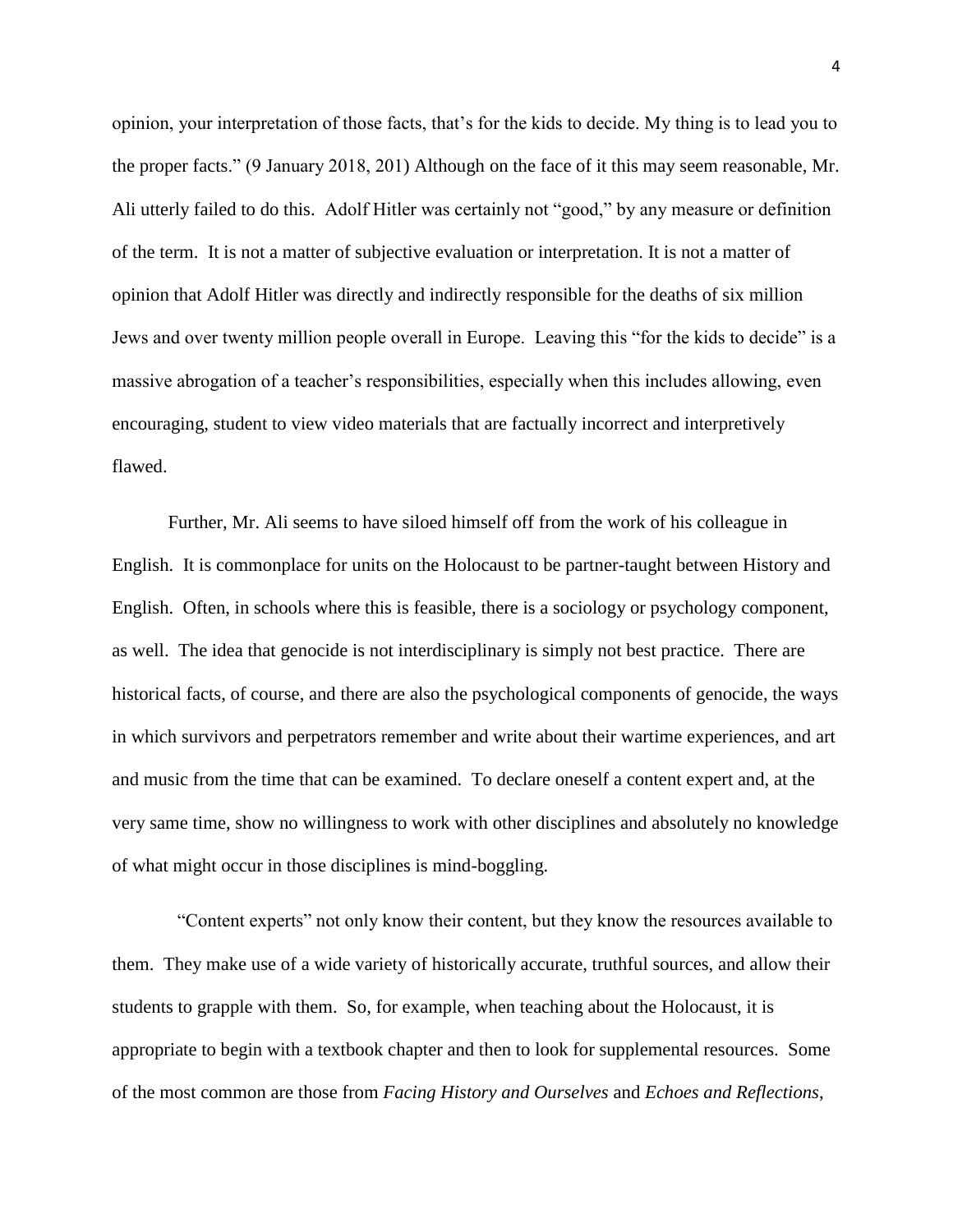both freely accessible online. There are also commonly used sources for teachers on the United States Holocaust Memorial Museum website. By making use of these resources, teachers expose students to a combination of primary and secondary sources, and deepen their learning.

Mr. Ali claims he is a "content expert," yet seems to be entirely unaware of both content and resources. The sources that Mr. Ali's students found are denialist sources. It seems beyond the realm of the possible that his students would all find their way to the resources they did, and only those resources, without being pointed in that direction. At the very least, it is easy to imagine a scenario in which a student "found" Cole at Auschwitz, this video was discussed and given credibility in class, and this resulted in numerous other students doing the same thing.

Fundamentally, antisemitism is at the heart of Holocaust denial. It exists in order to "rehabilitate" the image of Hitler and the Nazi party, more broadly. Denial focuses on creating doubt, something that Mr. Ali did for his students. By allowing his students to investigate assertions, myths, and logical fallacies as if they are real, Mr. Ali created the space for denial to grow. This allows the idea of "maybe there is more to this than I was told" to bloom. Historian Deborah Lipstadt uses the term "immoral equivalencies" to describe the logical fallacies used by deniers. She explains that Holocaust deniers will say, "Yes, the Germans had camps (because they can't deny that there were concentration camps. Those were reported even in the German press, which was hardly a free press, but everybody knew there was this system of concentration camps), but the Americans had camps too… they did bad, we did bad, in war bad things happen." The danger in these assertions, Lipstadt explains, is more than that they are completely false. It is that "there is no moral equivalency for the Holocaust."

Two core themes underpin the rhetoric of Holocaust deniers: that the Jewish people were not the victims but the victimizers, and that the material evidence of a genocide were all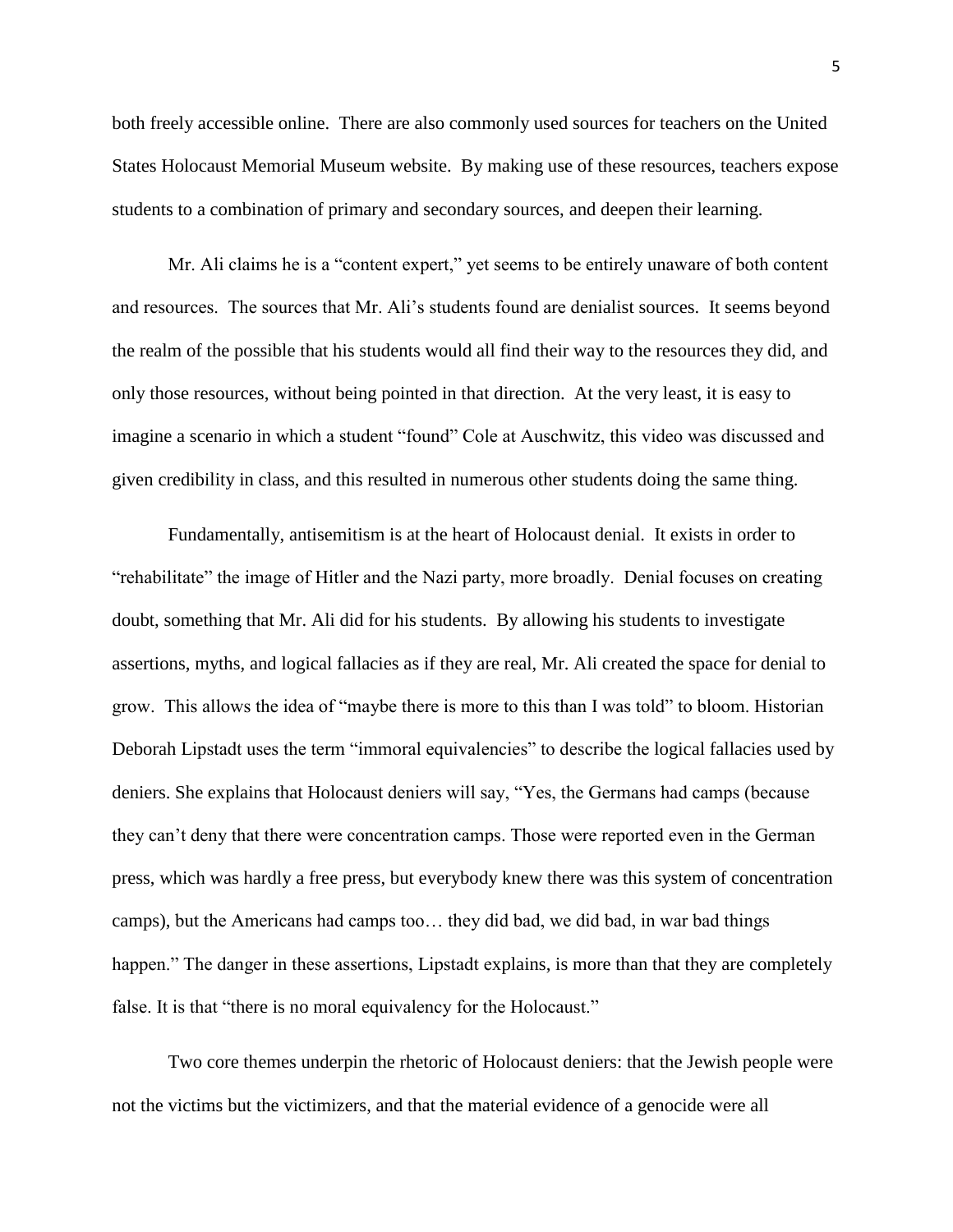fabricated. In Lipstadt's trial defense against Holocaust denier David Irving, expert witness historian Professor Sir Richard Evans listed the following common contentions of Holocaust deniers:

- 1. The number of Jews killed by the Nazis was far less than six million; it amounted to only a few hundred thousand, and was thus similar to, or less than, the number of German civilians killed in Allied bombing raids.
- 2. Gas chambers were not used to kill large numbers of Jews at any time.
- 3. Neither Hitler nor the Nazi leadership in general had a program of exterminating Europe's Jews; all they wished to do was to deport them to Eastern Europe.
- 4. 'The Holocaust' is a myth invented by Allied propaganda during the war and sustained since then by Jews who wish to use it to gain political and financial support for the state of Israel. The supposed evidence for the Nazis' wartime mass murder of millions of Jews by gassing and other means was fabricated after the war.

Challenging these contentions requires one to be a "content expert," something Mr. Ali claims that he is. We see, however, that Mr. Ali encouraged, even approved, Holocaust denial rather than debunked it. In this way, he displayed a woeful lack of content knowledge, an extraordinary lack of sensitivity in using the knowledge he had, and a failure as a teacher in guiding his students to investigate one of the most pivotal and tragic events of human history.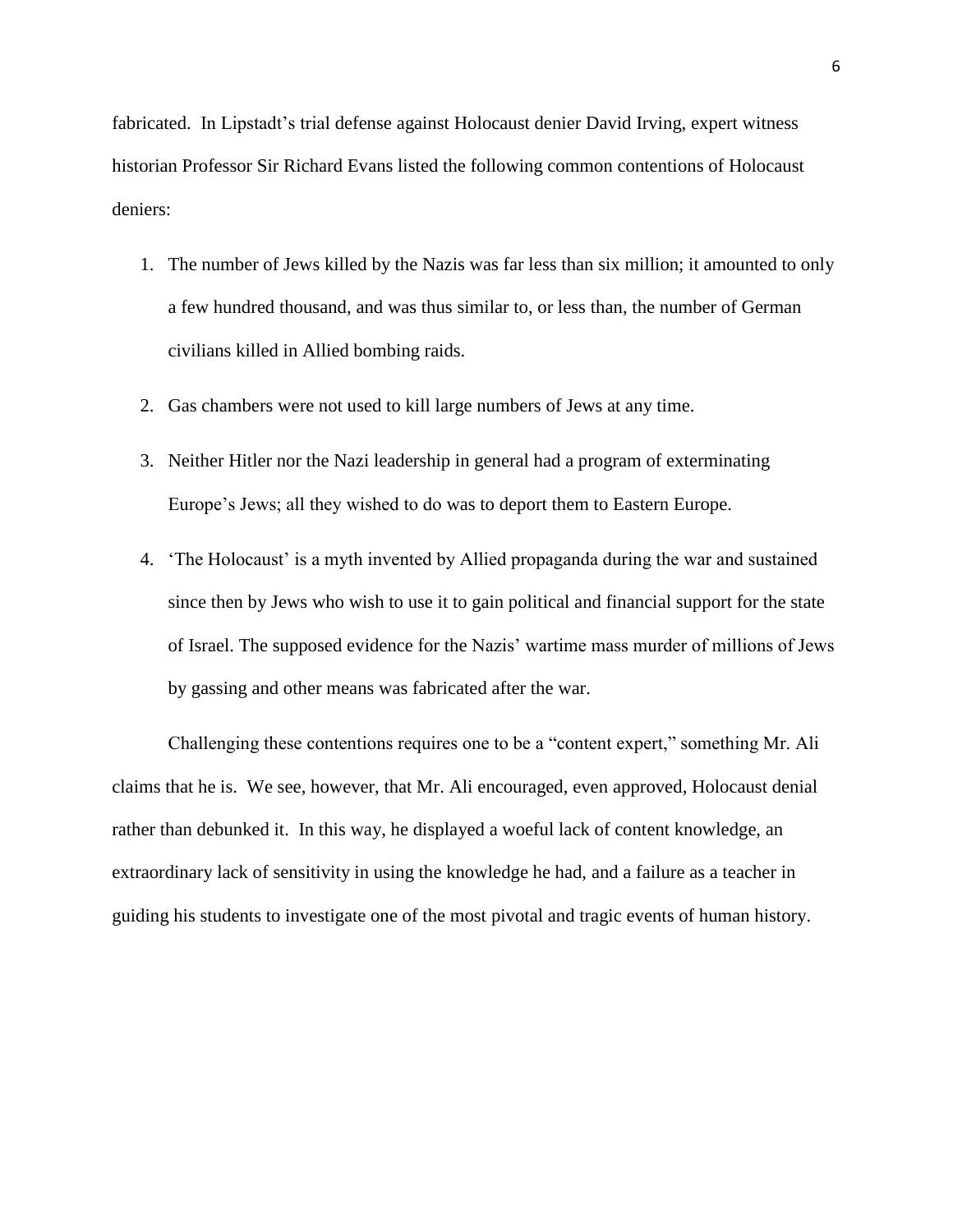## **Teaching Practices and Pedagogy**

Good teaching in the  $21<sup>st</sup>$  century demands a great deal from our teachers. It asks that skilled teachers lead students to examine critically quality sources, and to be able to discern quality sources from those that pervert truth and perpetuate falsities. This case is about what it means to be an ethical and competent teacher. This immediate area of examination intersects with other areas, of course, including free speech, and history. Neither of these, however, can be disentangled from what it means to be a teacher in the 21<sup>st</sup> century.

Current best practice teaching asks for teachers to use technology in their classrooms. There is a focus on creativity, collaboration, communication, and critical thinking. It places an emphasis on truth-telling, fact-finding, and narrative-building. The use of technology is not simply to use technology, but to help students acknowledge what they do not know, and construct an argument. In history, it is about the use of sources, primary, secondary, film, fiction, and art, in order to learn what took place during a time-period.

Mr. Ali discusses Bloom's Taxonomy, a tool that is often used to help teachers develop learning objectives, but conflates this with a philosophy, or perhaps even pedagogy. Mr. Ali states "You always look up the facts for yourself and then you interpret it based off what you've researched and to double and triple check all your research and make sure you have credible sources." (9 January 2018, p. 79) While good advice, Mr. Ali signally failed to hold his students to this standard.

Mr. Ali explains his teaching philosophy as a "computer/internet-based classroom," one that has  $21<sup>st</sup>$  century learning standards, that doesn't rely on "dittos and things like that." (p. 68, 9) January 2018) Beyond this, his philosophy is hard to discern. Ali further stated that "I explain to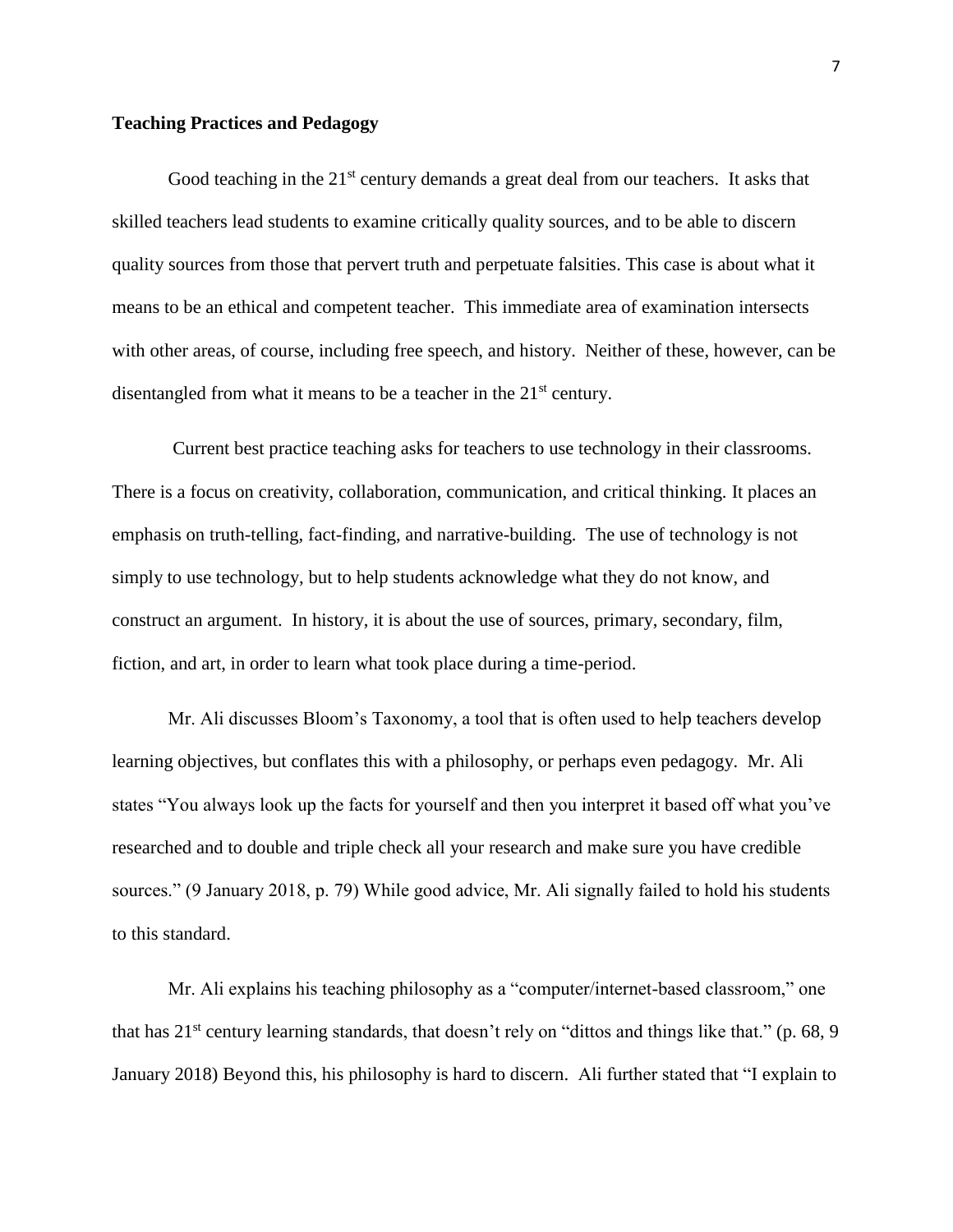them on any written assignments anything that needs research to try and stay on dot govs, dot EDUs and dot orgs." (p. 69. 9 January 2018). Although this is reasonable advice for internet searching for student research projects, Mr. Ali clearly did not uphold that standard for student work related to the Holocaust. Mr Ali posted articles that could easily be construed as antisemitic on School Wires, the school website. He also showed sections of a "documentary" produced by filmmaker Dennis Wise entitled "Adolf Hitler: The Greatest Story Never Told." This deeply-flawed work is an excellent example of Holocaust denial, portraying Adolf Hitler in a sympathetic light, questioning the number of Jews who died in Second World War, and other points frequently made by Holocaust deniers. (9 January 2018, 107-111 and 116-121) Although he calls this a "student-derived resource" (116) he was familiar with the documentary and thought it good enough to show in his class after a student emailed it to him. When asked if it was appropriate to show the documentary, Mr. Ali replied "I think it's completely appropriate." (9 January 2018, 136). Mr. Ali stated that he found the documentary "extremely unbiased, factual based." (9 January 2018, 118).

This statement demonstrates Mr. Ali's failure to grasp several basic ideas related to knowledge about the Holocaust, Adolf Hitler, and historical practice. First, the facts upon which the documentary are based are selective and in places wrong. Secondly, the portrayal of Hitler and the Nazis in Germany is deeply flawed. As documentary maker Dennis Wise noted in an interview, "I have no doubt some Jews may have been killed illegally just like I have no doubts that many Germans were also…in continually pushing the Holocaust, it helps them [Jews] in being portrayed as victims, when in fact they are actually the most powerful and aggressive country in the region." [\(www.thegreateststorynevertold.tv/10-questions-answered-by-dennis](http://www.thegreateststorynevertold.tv/10-questions-answered-by-dennis-wise/)[wise/](http://www.thegreateststorynevertold.tv/10-questions-answered-by-dennis-wise/) ) Thirdly, to call any historical account "extremely unbiased" (9 January 2018, 118) is to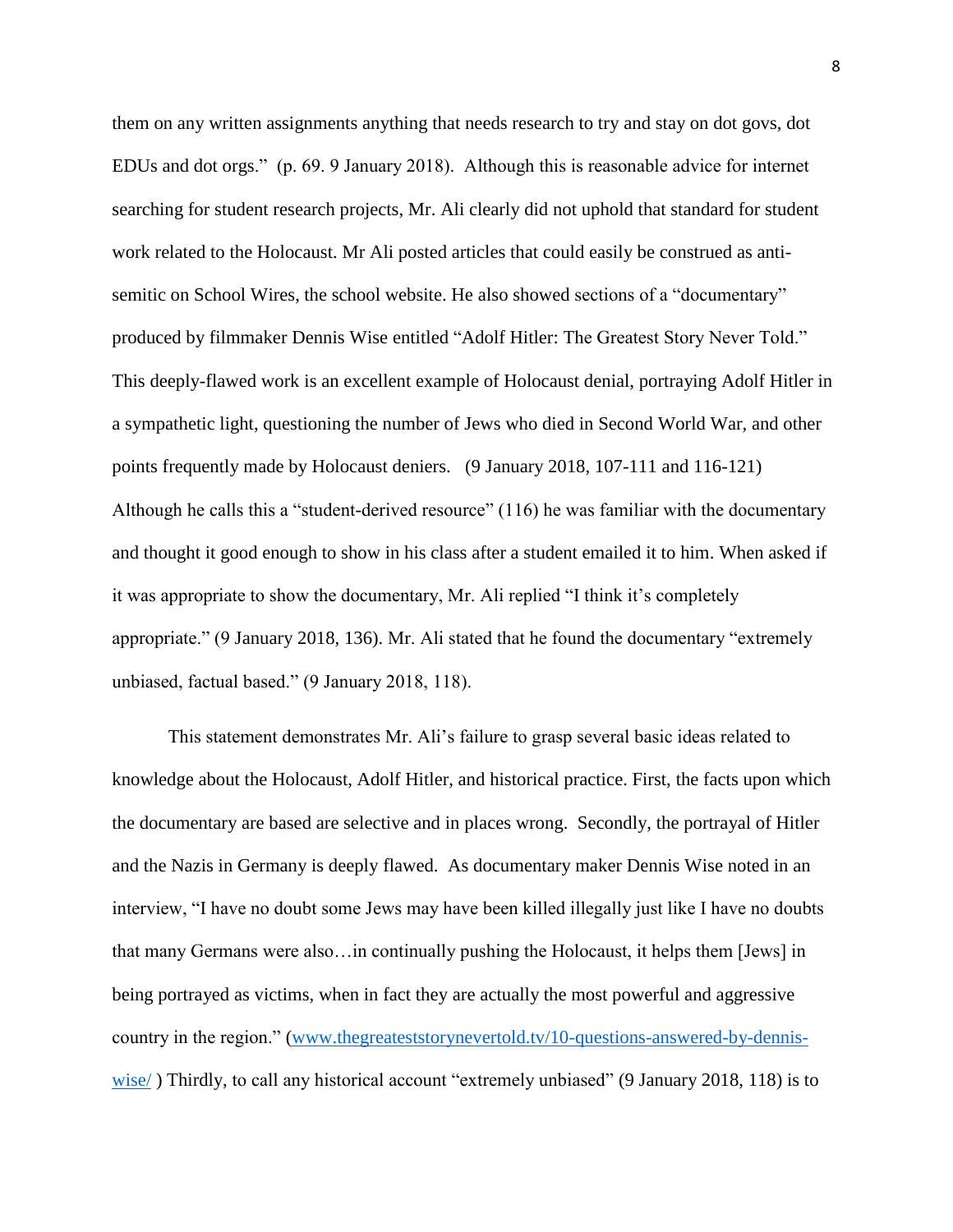go against the common practice of history. Every source contains some bias, and it is the important job of historians to recognize and understand what those biases are.

Especially troubling are the results of Mr Ali's use of the documentary. WBOE626 begins with a student paper entitled "A Gas Chamber Full of Lies", which draws upon the Dennis Wise documentary to reach startling conclusions. "We are taught," the student writes, "of Hitler's extremely cruel treatment toward the people of the Jewish religion, but have we ever asked what the Jews had done to Germans?" Based on this documentary, says the student, Jews, "introduced pornography and irrationally ridiculed Christianity" and "were also responsible for causing not one, but many economic crashes between the years 1870 and 1920." On WBOE633, the results of using this sort of course materials are clear, where the student – left, as Mr Ali argues is right, "for the kids to decide" – questions "I have been taught that the Holocaust was a time where Hitler chose to brutally abuse, take advantage of, starve and murder Jews, for absolutely no reason at all. We have all been taught that the Holocaust was a time of hate, and that Hitler used the gifts he possessed for absolute evil, but is that really the case? Did the Jews not crash Germany's economy on more than one occasion? Did they not criticize Christianity because it was not what they believed? Did the Jewish Zionists themselves not introduce a whole world of people to pornography? … Is the death of the Jews completely justified? No, because nobody deserves to die, regardless what they've done. But are their deaths completely unjustified either?" In his deposition, Mr. Ali seems to privilege the research process, even if it generates utterly wrong-headed interpretations and simple plain bad facts, over historical accuracy, when he stated that he was proud of this student "for finding research? I mean, for finding information online? Yeah, absolutely." (2 February 2018, 89)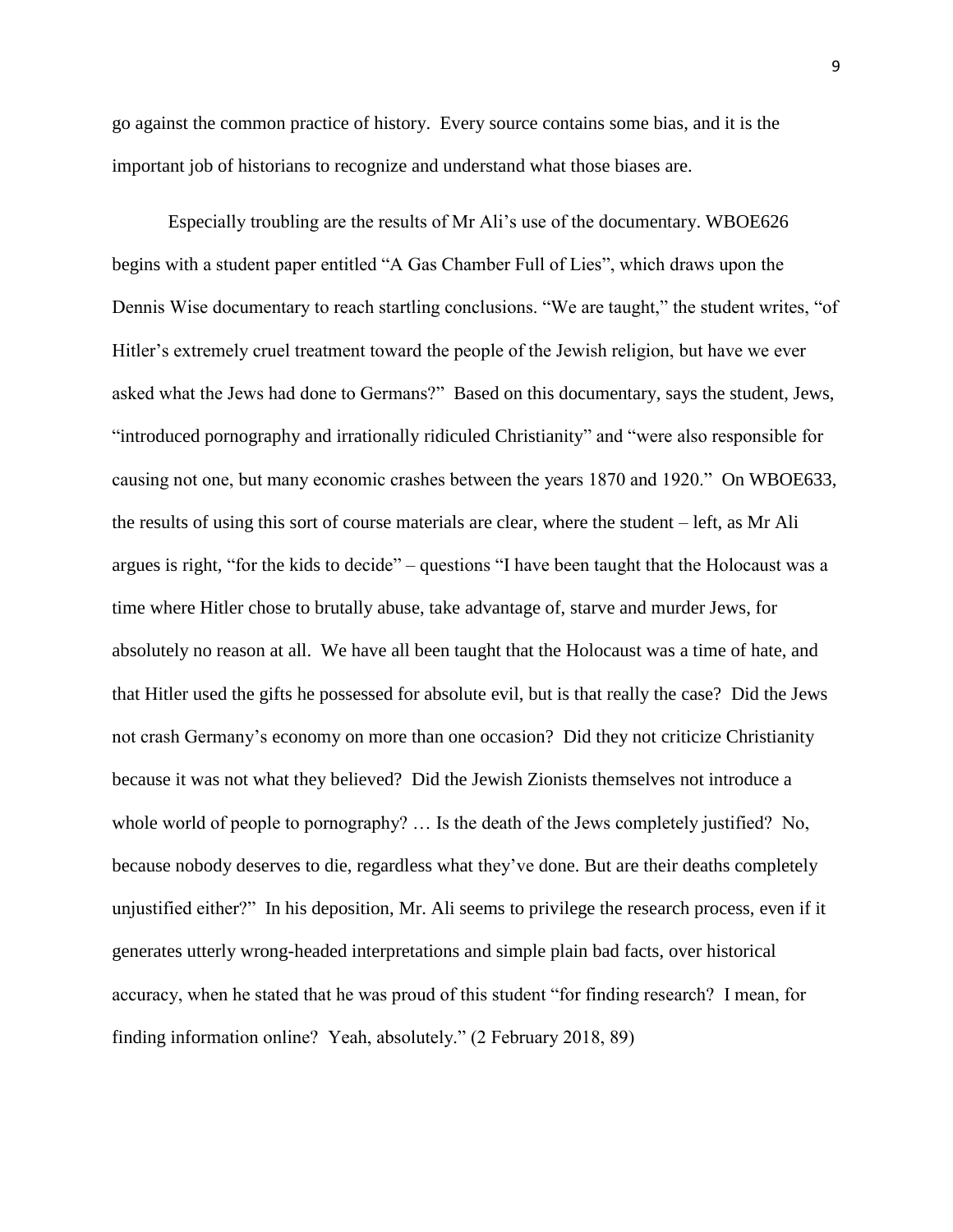Mr. Ali is indicted by his own students. According to the memorandum of discussion with Mr. Ali, students had reported that he had told them that accounts of the Holocaust had been exaggerated. (WBOE107) One student noted, "this year in my history class, I can honestly say is the most real education that I have ever been taught in all my years of going to school," including what the student saw as "the truth about Hitler," (WBOE636) This "truth" included more of that same: Adolf Hitler as the brave savior of Germany from Zionists who "Needed to be kicked out of Germany before they could do any more damage." (WBOE637); Hitler was "completely justified" for invading Poland, Czechoslovakia, and France; and "I highly doubt that everyday Jews were burned." (WBOE639) Indeed, the student had taken away from Mr. Ali's free-thinking class that Jewish concentration camp inmates, "had a much easier and more enjoyable life in the camps." (WBOE639) What this student took away from Mr. Ali's classroom is "the whole story that they teach us in school is false and completely exaggerated." (WBOE640) In turn, Mr Ali has stated that "I'm very proud of her" (2 February 2018, 81) for offering what seems, in his estimation, to be thoughtful analysis, even if it is both historically flawed and hugely insensitive. He even allowed the student to read the essay to the class on the basis that, "I don't subvert opinion in my class." Such conclusions, reached as a result of Mr. Ali's classroom instruction practices, are antithetical to the New Jersey Mandate.

Perhaps most troubling, Mr. Ali fails to understand the distinction between teaching students to do research and draw conclusions, which is indeed the job of the historian, and allowing students to purvey half-truths or outright lies on the basis of scant research using inaccurate sources. Instead of guiding his students to a greater understanding of history, he leads them to half-baked ideas masquerading as facts and independent research. Take, for example, Mr Ali's deposition about his teaching related to Adolf Hitler, he said he did not teach that Hitler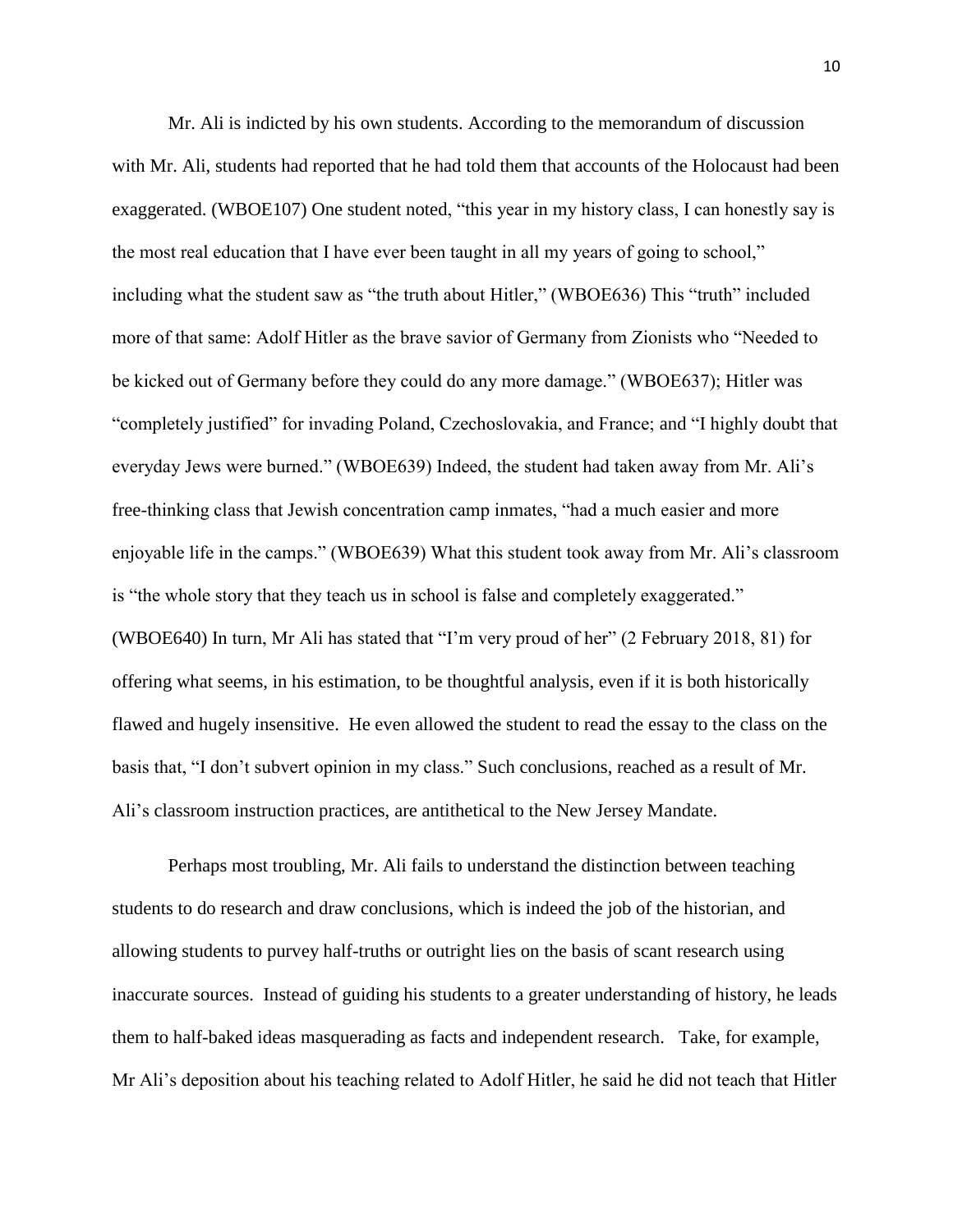was an evil person, and instead said he only taught his students "acts" and "to question everything." (2 February 2018, 97-98). Mr. Ali also discussed Adolf Hitler's *Mein Kampf* with at least one student, offering at best a tendentious reading of this book. He argues "the book doesn't have anything to do with the extermination of a population of people." While *Mein Kampf* does not lay out a blueprint for the extermination of the Jews, the book clearly highlights in the strongest possible way the view that Jews were, in Hitler's view, largely responsible for the problems of Germany in the interwar period. Moreover, there is a pervasive view that Jews are incompatible with the German nation, the implication being that they need to be removed. Mr. Ali's insensitive reading of this core Nazi text and inability to challenge his student about her reading of it is yet another serious failure.

The idea of using textbooks in a minimal way, asking students to conduct research, find reliable sources, and present that research to the class is admirable. What happened in Mr. Ali's classroom is a perversion of that goal, however. It is fair to say that I do not know the students, specifically, that Mr. Ali has taught. I do understand the ways in which students admire teachers, however, and the ways in which teenagers are impressionable. It is in this vein that I would like to offer several additional comments. Students of all ages, across the P-16 spectrum, look up to their teachers. This is particularly prevalent when they have a teacher who fosters a sense of "being in it together," or "fighting the man." The email exchanges between Mr. Ali and his students, the language they developed between them ("being a slap," for example) is emblematic of a power dynamic that is worrisome. There appear to be limited boundaries in place, and a level of casual discourse that moves beyond the typical boundaries of teacher-student appropriateness.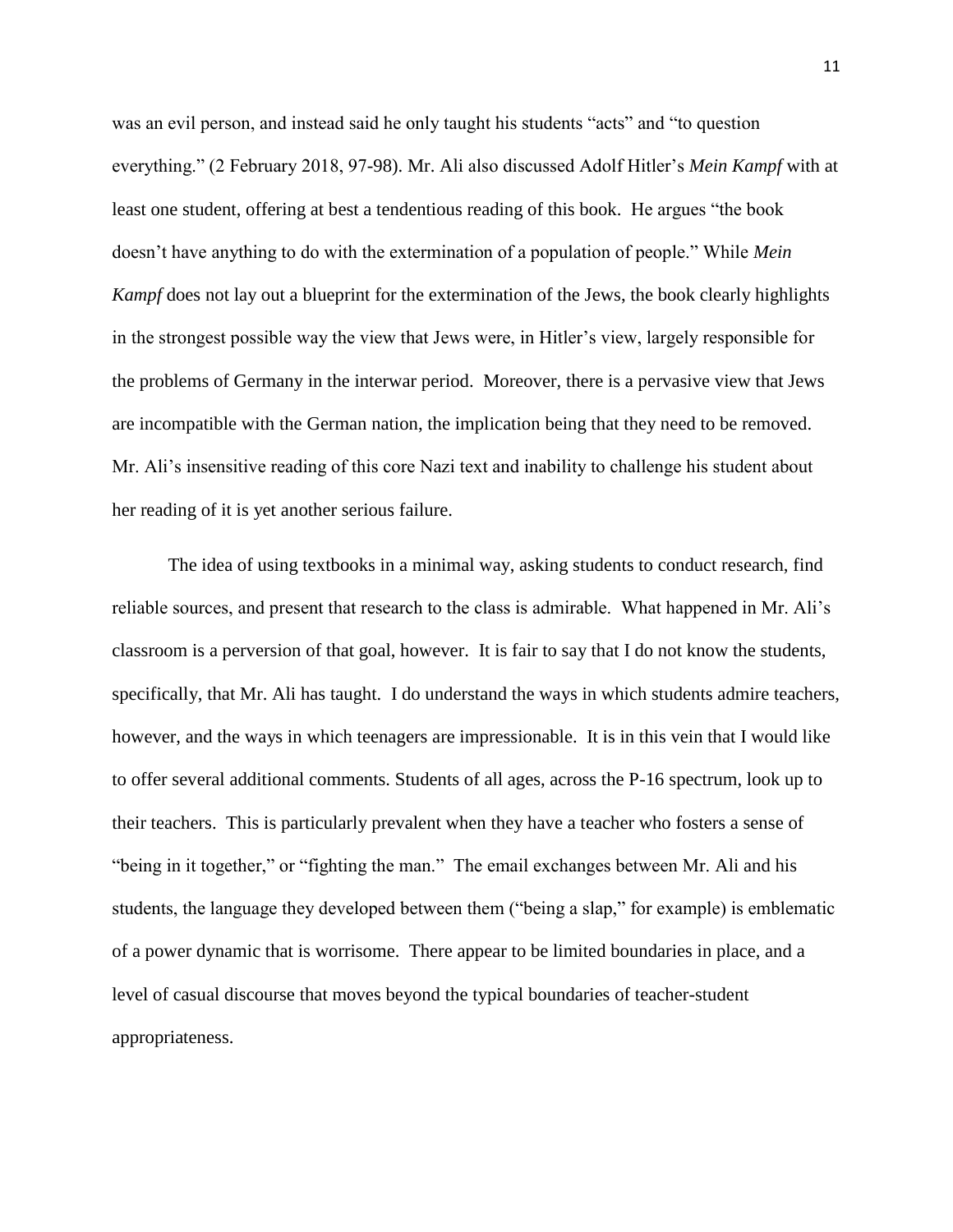In my role as a supervisor of teacher candidates and student teachers, I often talk to these students and the new teachers I work with about these boundaries. While, certainly, I encourage open lines of communication as a way of enhancing learning, the emails – even the headings on student papers – are inappropriate. It is the role of a teacher to help students grow into their lives as young professionals, to understand things like email etiquette, and to teach them how to interact with the adult world. Mr. Ali did not do anything of these things. Not only did he not elevate the conversation, but he lowered the stakes.

Mr. Ali allowed his students to engage with Holocaust denial. This is a slippery topic to teach, though rather than teaching *against* denialism, Mr. Ali teaches directly *into* it. Teaching against denial requires students to know a great deal of historical truth about the Holocaust, while also being able to consider the denier's claim, question why someone would deny the Holocaust, and understand how and in what ways denial hurts not only survivors, but witnesses and perpetrators.

Mr. Ali claims that he is a "content expert," and believes that students should be given facts from all sides of an issue, then be left to form their own opinion. On some issues, this makes sense. Some issues are debatable: gun control, and immigration, for example. Others, however, are not. Facts of historical record are not up for debate. The Holocaust happened. Eleven million people were murdered, six million of whom were Jewish. Concentration camps did not "serve" inmates three square meals a day. Gas chambers were real, and Nazis actively murdered people inside of them. These are facts, not open to interpretation. If students find their way to films or articles that contain Holocaust denial this is a teaching moment about antisemitism, how lies masquerade as truth on the internet, and the importance of critical analysis. It is categorically *not* an opportunity for teenagers to form their own opinions. There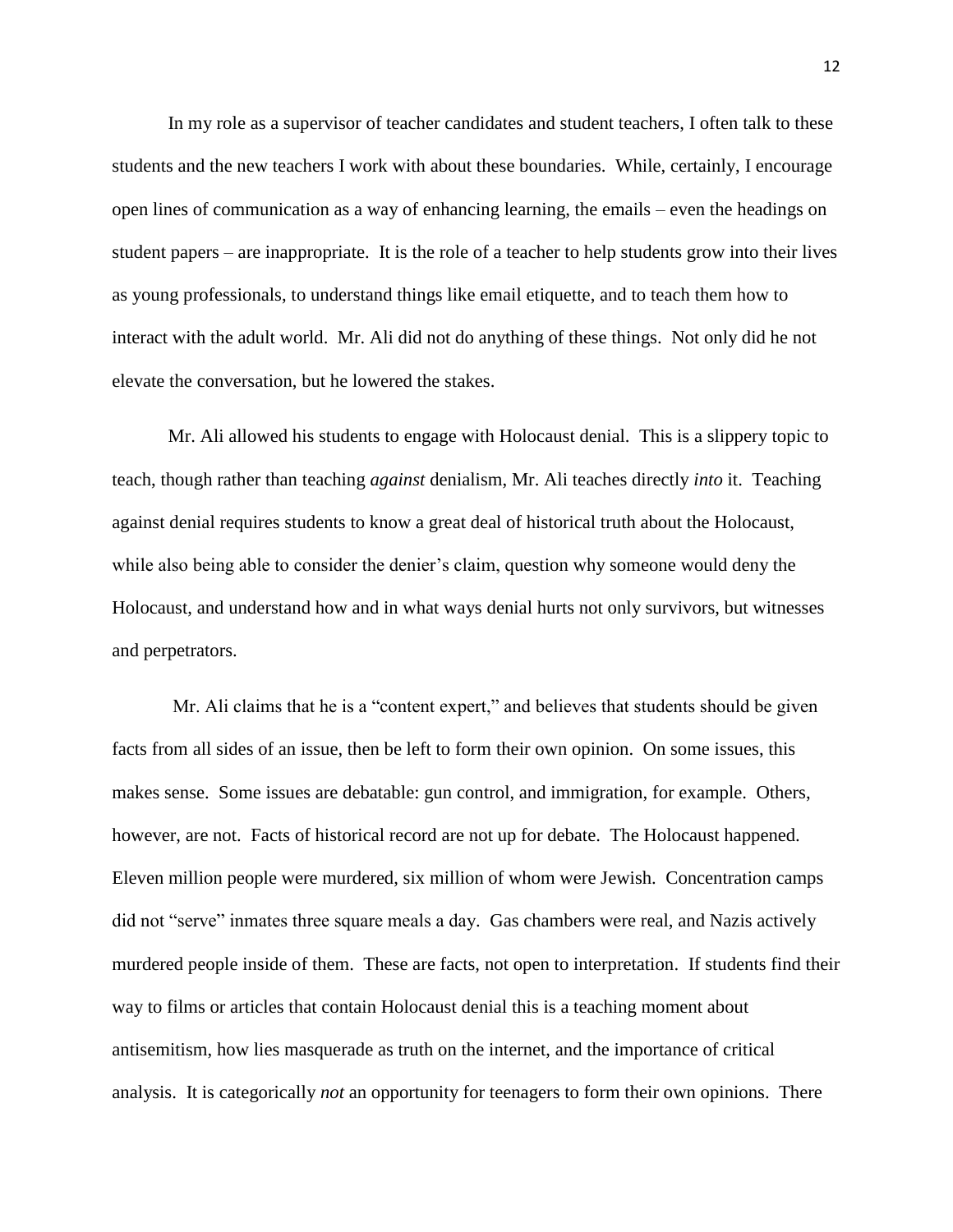is, again, only one truth. A teacher who allows students to believe otherwise is either (1) so severely lacking in content knowledge and appropriate pedagogy that he or she does not belong in a classroom, or (2) so unethical that he or she does not belong in a classroom. Both conditions are emphatically true in the case of Mr. Ali.

## **The New Jersey Holocaust Mandate**

These troubling conclusions lead to the third major point: that Mr Ali violated both the

spirit and the letter of the New Jersey State Mandate (henceforth the Mandate). In 1994, New

Jersey became the first state in the United States to adopt a mandate for the teaching of

Holocaust and genocide education. The full text of the mandate reads:

#### State of New Jersey *Adopted March 10, 1994* Sponsored by Senators Ewing, McGreevey, and Sinagra

AN ACT regarding genocide education in the public schools and supplementing chapter 35 of Title 18A of the New Jersey Statues.

BE IT ENACTED by the Senate and General Assembly of the State of New Jersey:

1. The Legislature finds and declares that:

**a.** New Jersey has recently become the focal point of national attention for the most venomous and vile of ethnic hate speeches.

**b.** There is an inescapable link between violence and vandalism and ethnic and racial intolerance. The New Jersey Department of Education itself has formally recognized the existence of the magnitude of this problem in New Jersey schools by the formation of a Commissioner's Task Force on Violence and Vandalism.

**c.** New Jersey is proud of its enormous cultural diversity. The teaching of tolerance must be made a priority if that cultural diversity is to remain one of the State's strengths.

**d.** National studies indicate that fewer than 25% of students have an understanding of organized attempts throughout history to eliminate various ethnic groups through a systematic program of mass killing or genocide.

**e.** The New Jersey Commission on Holocaust Education, created pursuant to P.L.1991.c.193 (C.18A:4A-1 et seq.), several years ago expanded its mission to study and recommend curricular material on a wide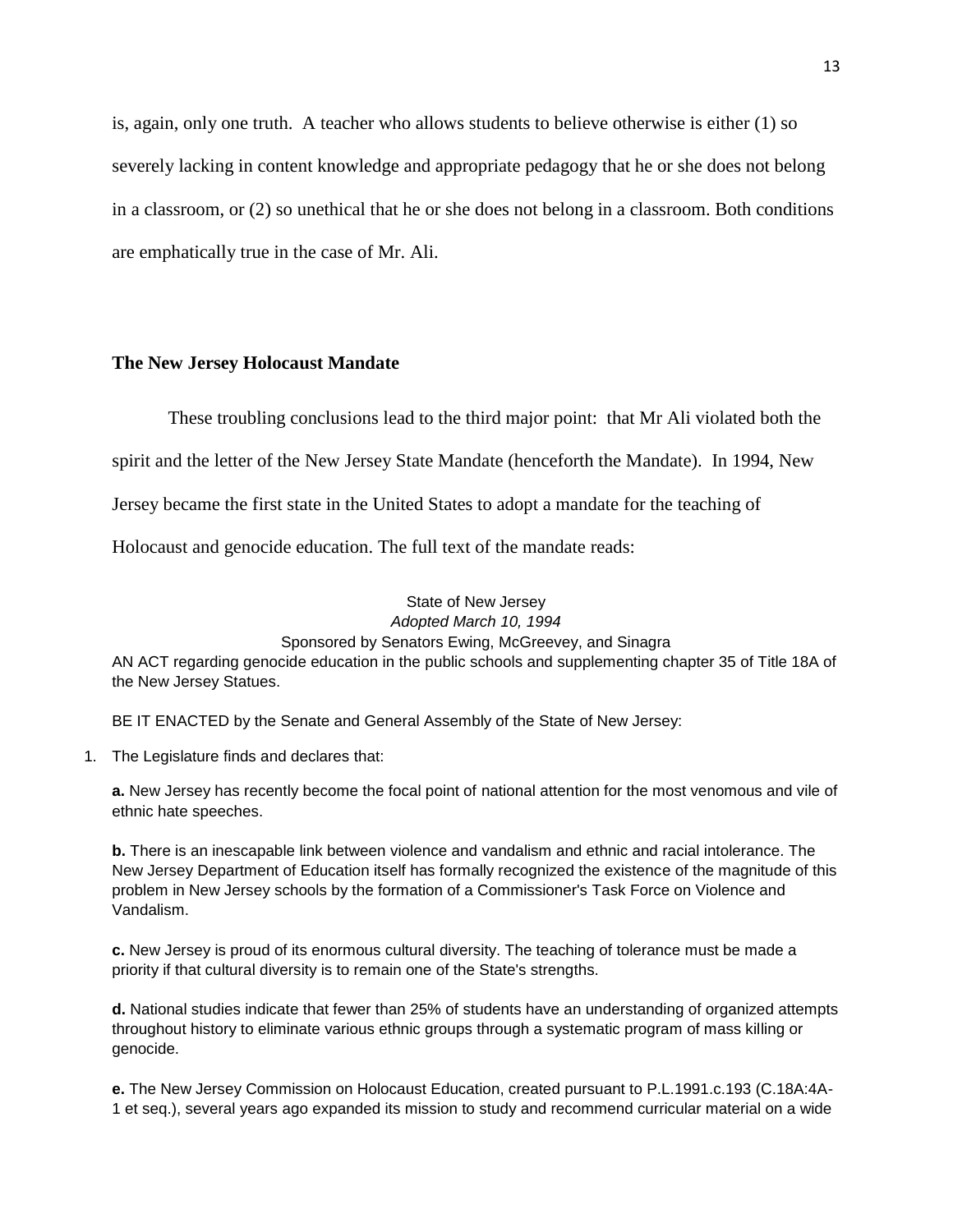range of genocides. The Holocaust Commission is an ideal agency to recommend curricular materials to local districts.

2. **a.** Every board of education shall include instruction on the Holocaust and genocides in an appropriate place in the curriculum of all elementary and secondary school pupils.

**b.** The instruction shall enable pupils to identify and analyze applicable theories concerning human nature and behavior: to understand that genocide is a consequence of prejudice and discrimination: and to understand that issues of moral dilemma and conscience have a profound impact on life. The instruction shall further emphasize the personal responsibility that each citizen bears to fight racism and hatred whenever and wherever it happens.

3. This act shall take effect immediately and shall first apply to curriculum offerings in the 1994-95 school year.

As if the massive volume of scholarship produced substantiating the Holocaust and other genocides is not enough, the New Jersey mandate (Section 2.a.) instructs "every board of education" to include "instruction on the Holocaust and genocides." There is no equivocation here. Through the Mandate, the state of New Jersey has declared that the Holocaust happened. The basic facts of the Holocaust are not up for debate. It is not a matter of different perspectives, or opinions, or different research. Nor is it allowable to suggest that the Holocaust did not happen. The Mandate moreover notes that instruction will help students to identify and analyze the causes and consequences of genocide (Section 2.b.) Mr. Ali, by actively encouraging his students to reach faulty conclusion on the basis of shoddy research, has violated this stipulation, and indeed done egregious harm by allowing his students to believe they have thought for themselves and drawn their own conclusion, when in fact he has simply helped to purvey Holocaust denial in contravention of the Mandate.

Mr. Ali speaks in broad strokes about history content standards, and claims that there are no additional mandates around Holocaust and genocide education. On page 79 of the 9 January 2018 deposition, Mr. Ali states that he is not aware of any New Jersey statutory requirement to teach the Holocaust: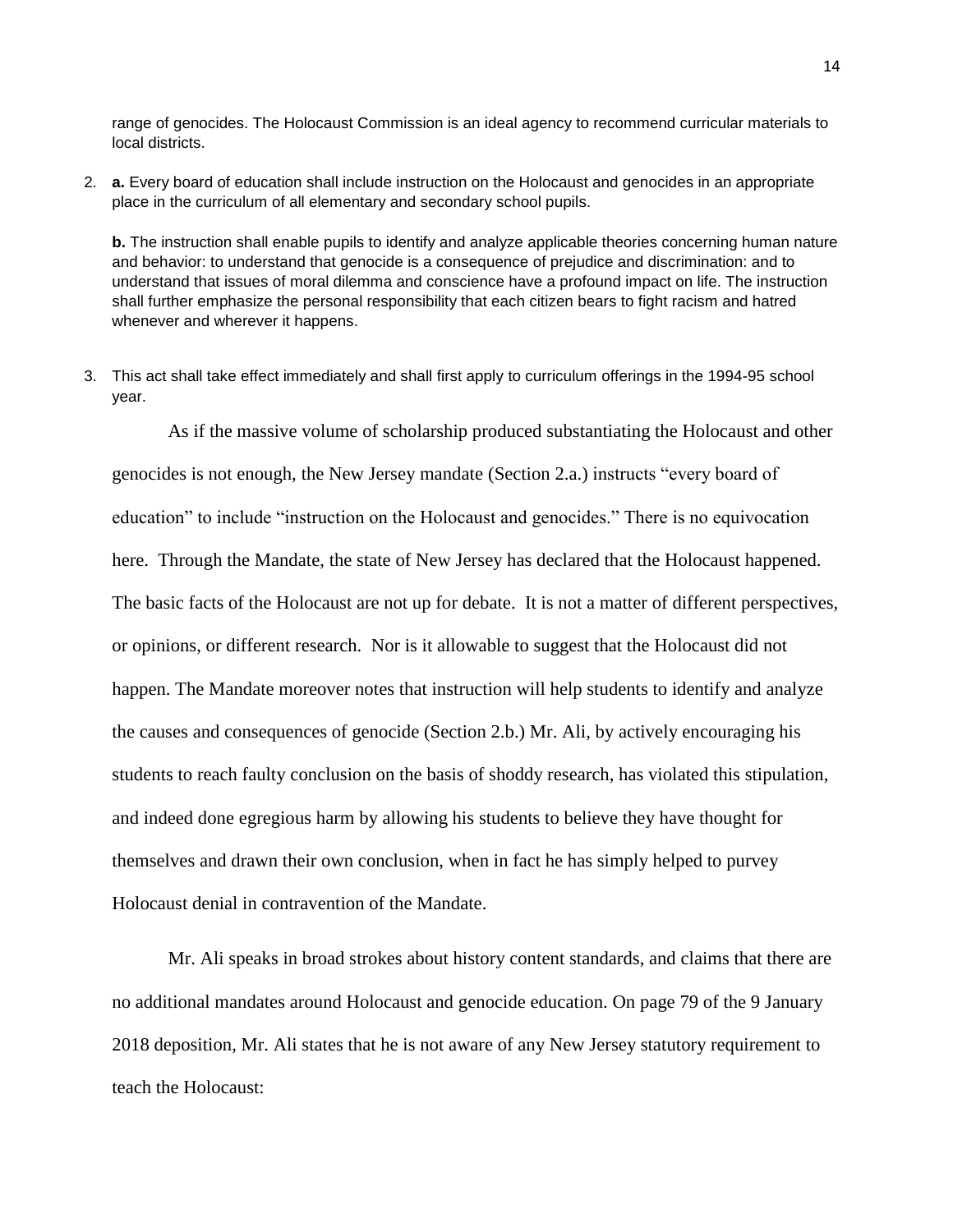Q. Are you aware of any New Jersey statutory requirements concerning the Holocaust?

A. Nothing besides what would be in the core curriculum standards of the history department.

This is factually incorrect. New Jersey was the first state in the United States to mandate Holocaust and genocide education. This mandate went into place in 1994, and requires that Holocaust and genocide education be included in "the appropriate place" in the curriculum for all elementary and secondary students in the state. It goes on to say that this education should emphasize the fact that "each citizen bears the responsibility to fight racism and hatred whenever and wherever it happens." Beyond the obvious fact that Mr. Ali did not know that the mandate has been in existence for almost 25 years, he was out of compliance with the mandate. By allowing his students to investigate Holocaust denial, and validating this by showing clips in class of the denial videos that they found, Mr. Ali perpetuated prejudice and hatred rather than fighting against them.

## **Conclusion**

Gregory Stanton, noted Professor in Genocide Studies and Prevention at George Mason University and President of Genocide Watch, has conducted extensive work in documenting the *The 10 Stages of Genocide*, which offers a framework that is now used throughout the world. Denial is the last stage of every genocide. What Mr. Ali has done by allowing his students to investigate and debate sources of Holocaust denial is give credibility to the idea that "maybe the